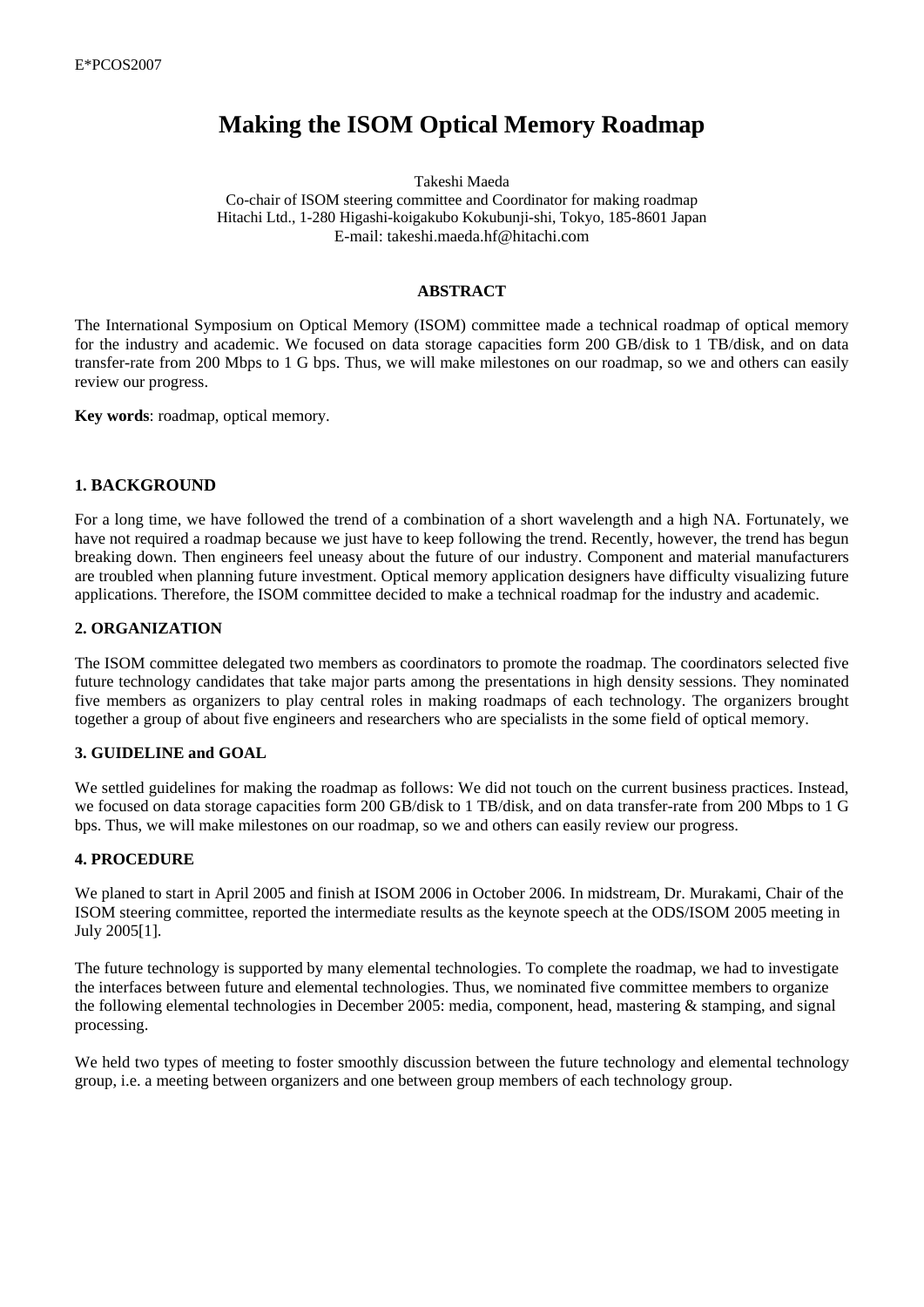# **5. PRESENTATION**

We presented the results of the future and elemental technology groups at ISOM2006 on 19<sup>th</sup> of October last year[2]. At this symposium, I will explain the outline of our activity and the summary of the ISOM road map.

## **6. AFTERWORD**

We hope that our roadmap inspires not only engineers and researchers in our field but also people in related industry. In addition, we published the ISOM roadmap report and are calling for the application for the report on the ISOM web site (http://www.isom.jp/). The ISOM committee expresses gratitude to all group members and organizers who contributed to making the roadmap. We listed them at the last page of this report.

# **REFERENCES**

- 1. Digest of ISOM lecture meeting 2005, Tokyo, December (2005)
- 2. Technical Digest of ISOM2006, We-NS-01, Takamatsu, October(2006)

## **Biographyies**

Takeshi Maeda: He was born in Fukuoka, Japan, in 1948. He received the B.S. , M.S. and Ph.D. degrees in electrical engineering from Waseda University, Japan, in 1971, 1973, 1998, respectively. Then, he has worked at Central Research Laboratory, Data Storage & Retrieval System Division, and Multimedia Systems R&D Division, Hitachi Ltd., Japan. Now, he is working at Storage Technology Research Center, Central Research Laboratory, Hitachi Ltd. He has developed many kinds of optical disks for thirty-three years, i.e. a video disk player, a digital audio disk, a digital optical disk, a digital versatile disk and Blu-ray disk. He mainly focused on developing servo system and read/write signal processing. Recently, he is interested in high density recording on optical disk. He is a member of the Institute of Electronics, Information and Communication Engineers of Japan and the Society of Applied Physics. Also he is a senior member of IEEE.